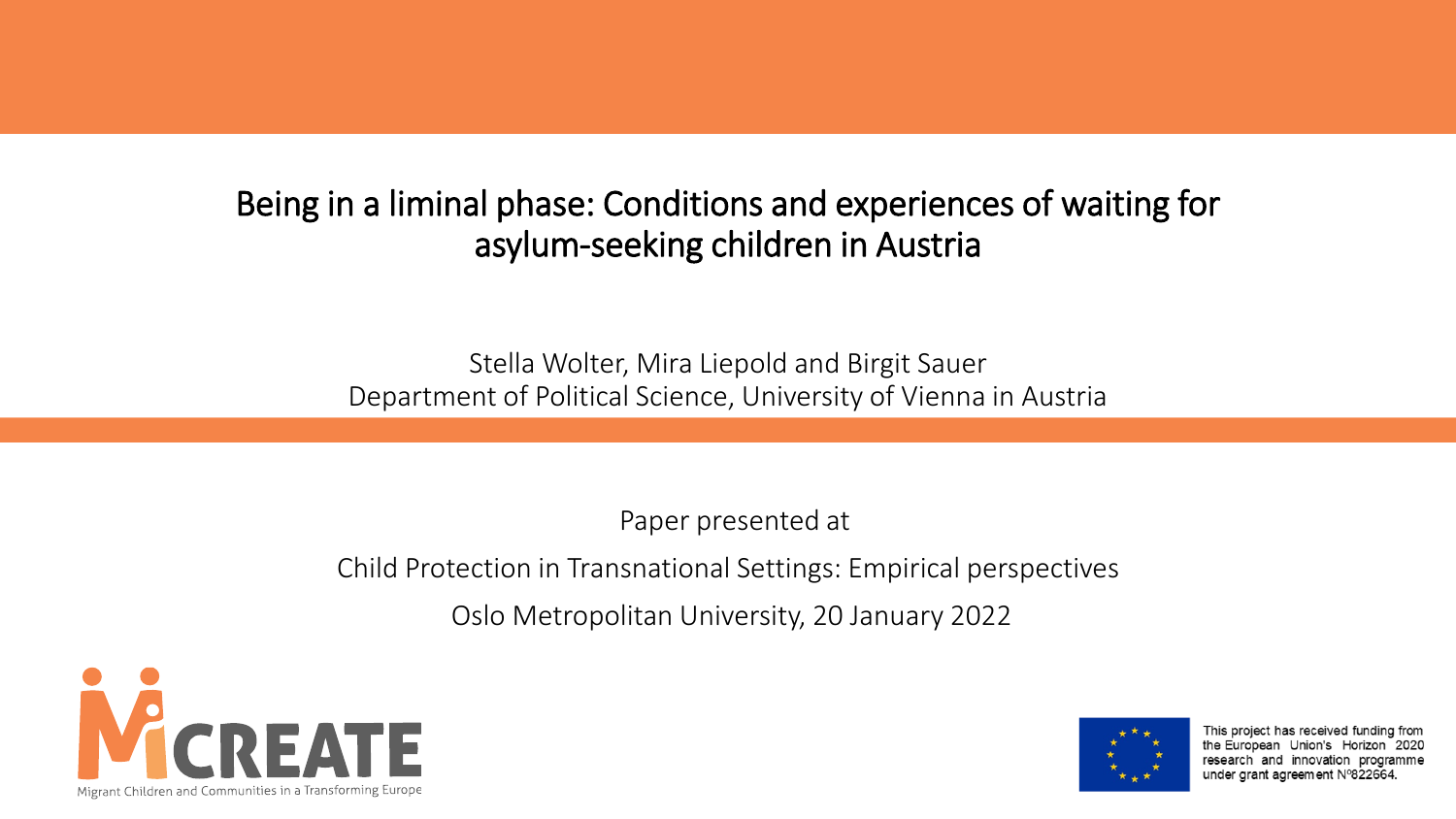## Aim & Research Question

- Research interest: Exploring the waiting conditions and experiences of asylum-seeking children in Austria and make policy recommendations for child-centered policies
- Research questions:

How are waiting conditions and experiences shaped by different factors such as family, housing and school? How does the waiting time affect asylum-seeking children in Austria in general?

 $\rightarrow$  Evaluation of these conditions against the background of a child-centered approach

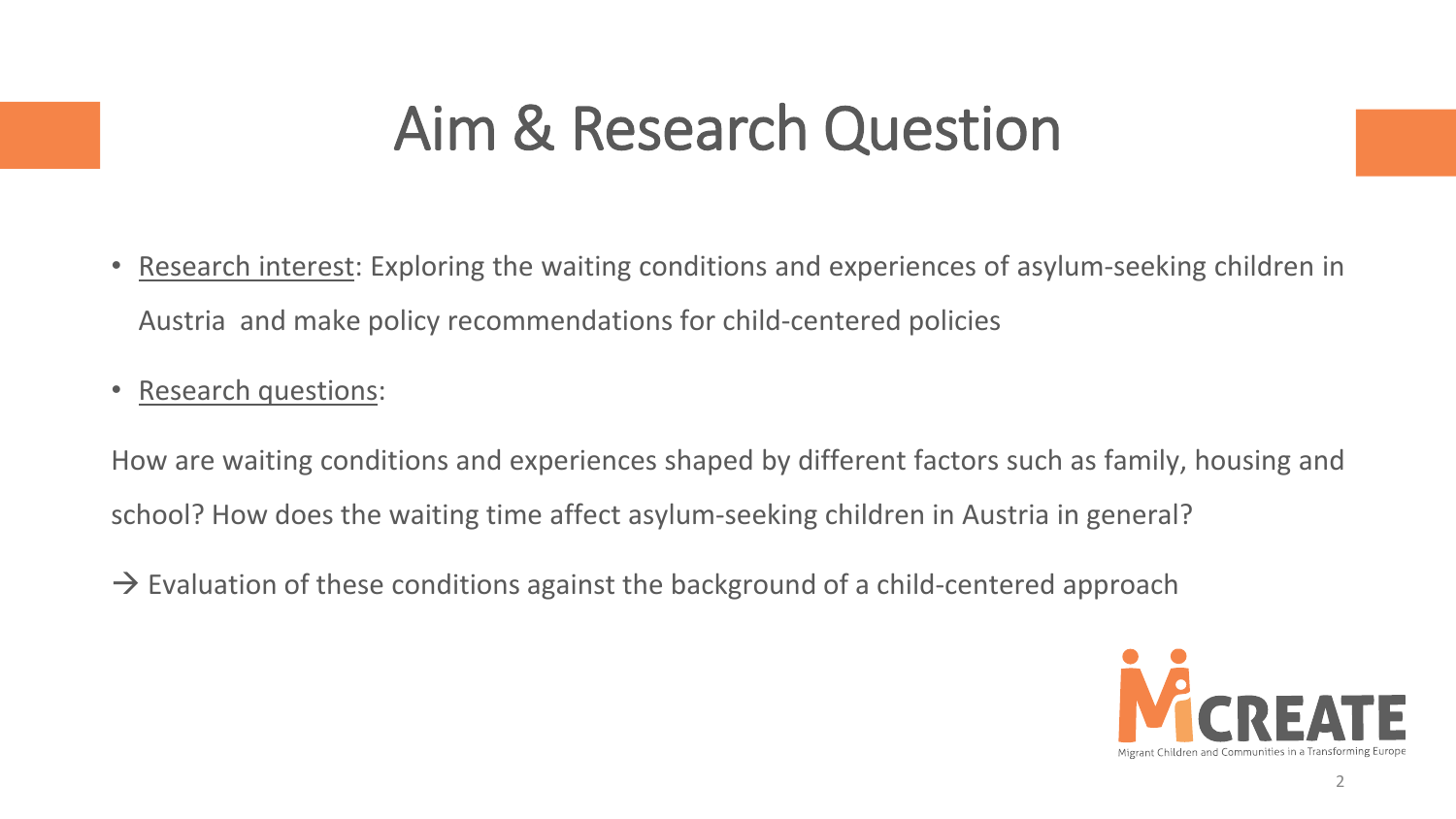# Methodology

- **Secondary analysis of legal and policy measures**
	- since the , long summer of migration' in 2015 in Austria
- **Fieldwork with asylum-seeking children (age 7 to 18)**
	- who live together with their families
	- in two different basic services accommodations in Vienna (Austria)
- $\rightarrow$  Participant observation, interviews, informal conversations, visual display analysis

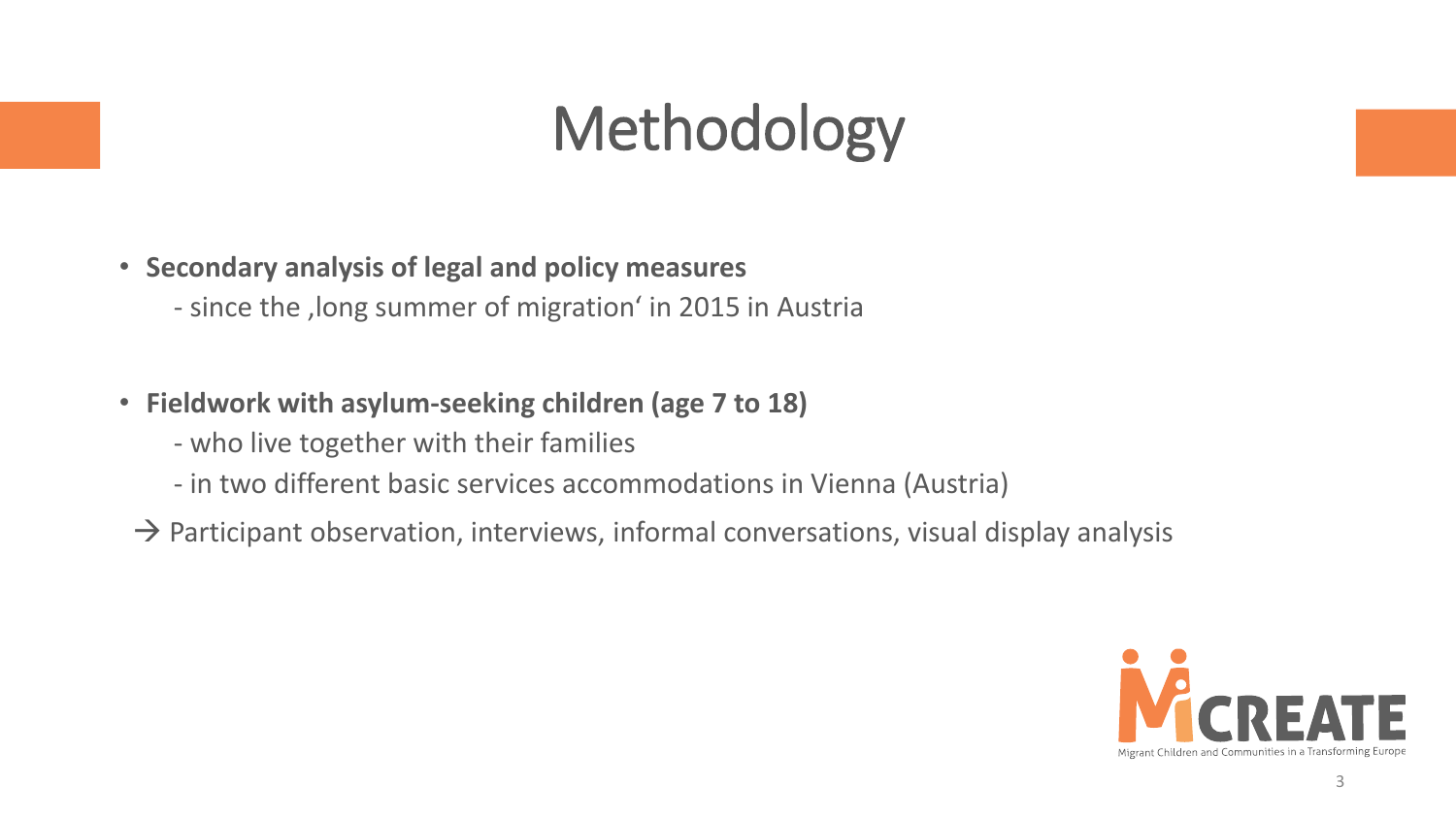#### Context: Asylum System in Austria

Quality and duration of asylum procedures vary considerably in Europe

 $\rightarrow$  Austria has with 15 (but also with six) months one of the highest waiting periods (Netzwerk für Kinderrechte 2019)

Austria case: multi-level analysis (supranational, federal, provinces) required

- "Basic supply law" (federal government), "Basic Services Agreement" and "Vienna basic service act" (province)
- People receive e.g. health insurance, counseling and transport costs to authorities are covered (plus 21 Euros per day + 40 Euro pocket money per month)
- Until the age of 15, children and adolescents attend regular schools
- Travel costs to school are paid and school materials are provided (Grundversorgungsinfo Wien 2018)

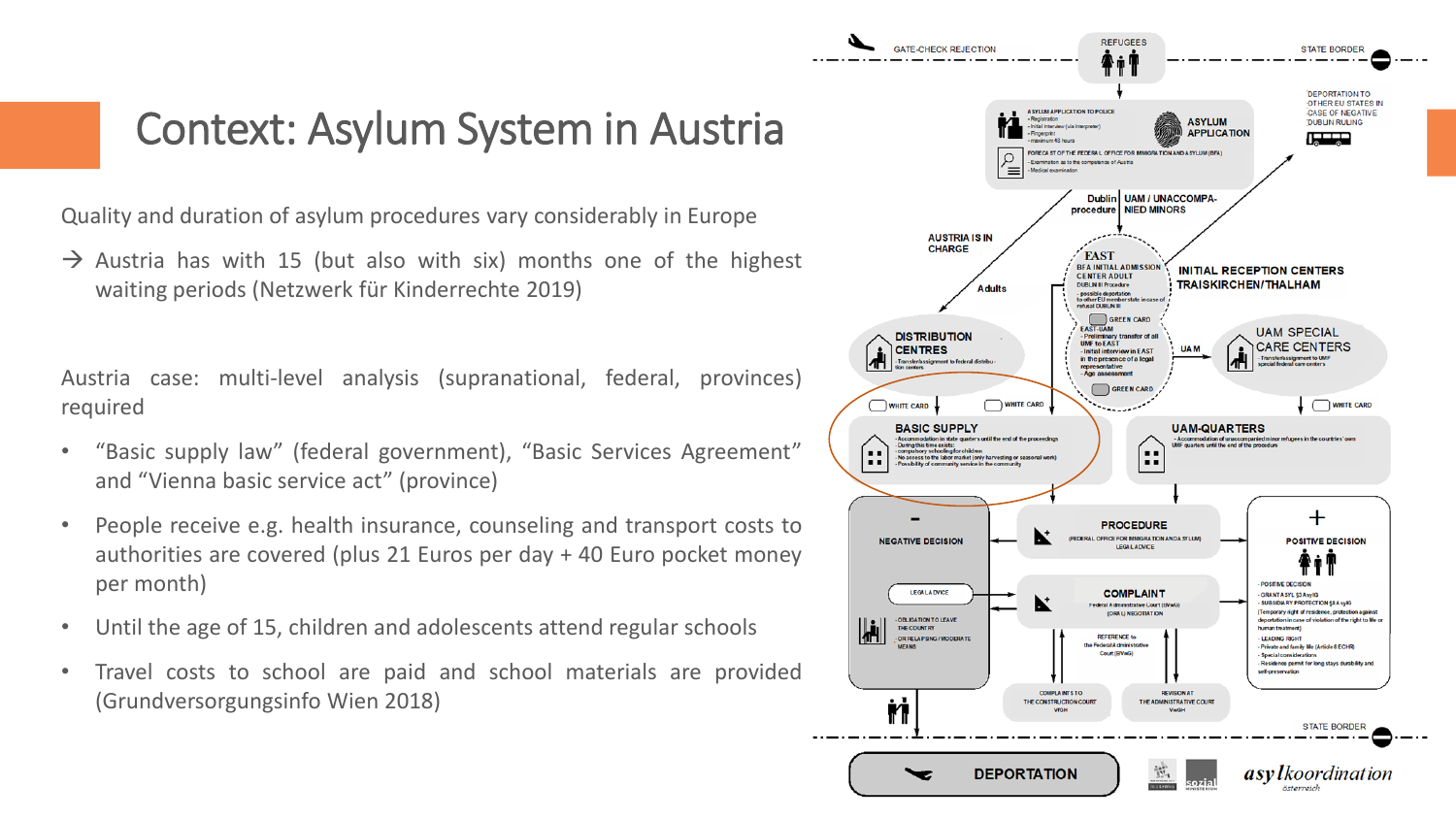#### Theoretical foundation: Liminality

- Turner bases his liminality analysis on the three stages of separation, liminality and incorporation of Van Gennep's (1981) rites de passage  $\rightarrow$  A liminal phase is often shrouded in secrecy, uncertainty and ambiguity (Turner 1969)
- Waiting can be accompanied by feelings of powerlessness, helplessness and vulnerability  $\rightarrow$  Sutton et al. (2011) stress that the process of waiting can be analyzed as a liminal phase
- Conceptualization of waiting for asylum as a liminal phase  $\rightarrow$  the asylum-seekers experience an in-between situation of everyday life and do not have a residency status but are already (geographically) separated from their country of origin
- This experience of liminality contrasts with the multiple speeds, mobilities, and temporalities in society outside the asylum accommondation (Manpreet and Bandak, 2018: 7)

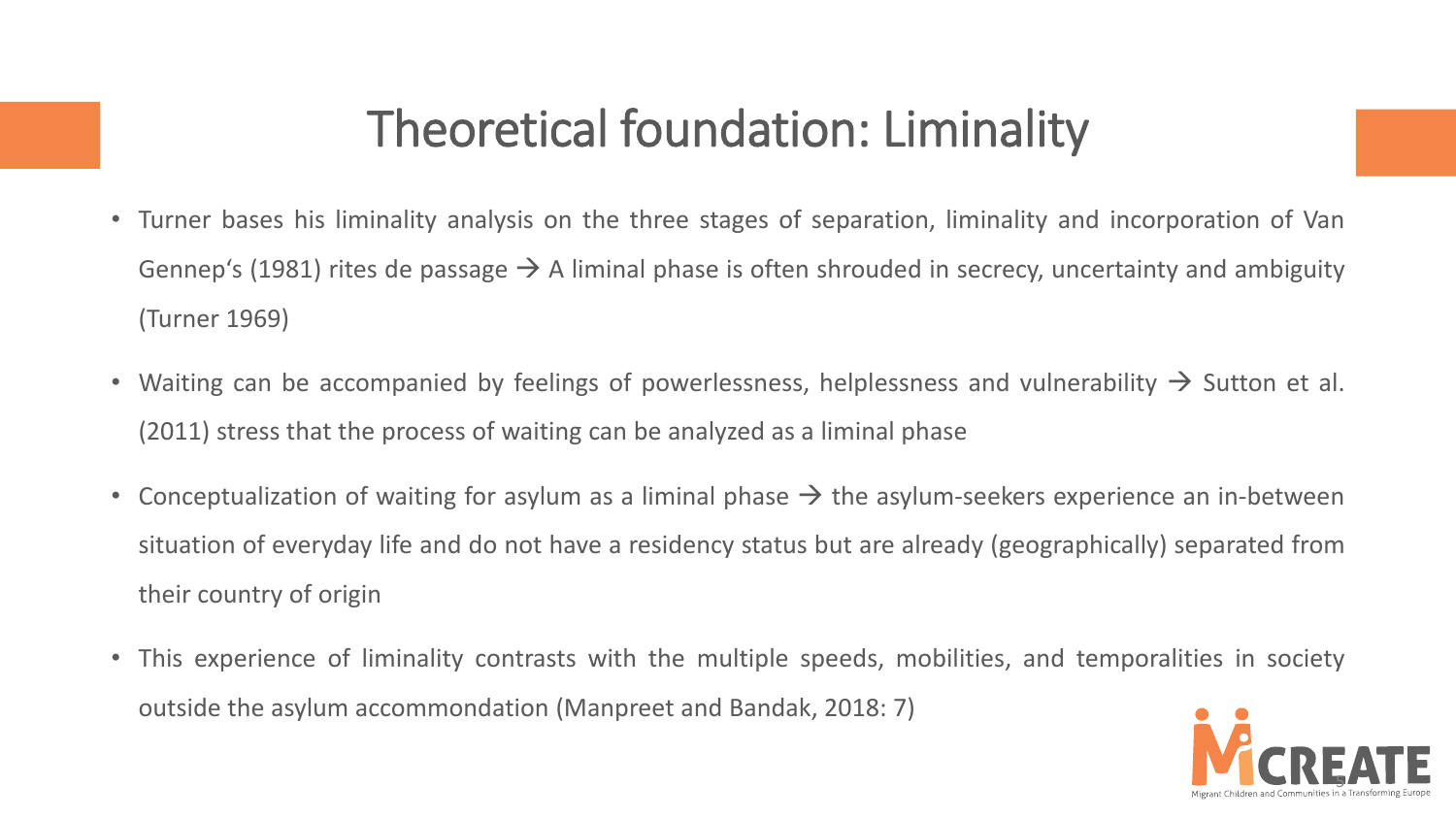### Experiences of asylum-seeking children while waiting for asylum in Austria

 $\rightarrow$  The experiences of asylum-seeking children during the waiting period in relation to their family, the basic services accommodation they live in, and the school they attend

- Examining how conditions during the waiting period, as well as the long waiting period itself, affect children's well-being
- Investigate the structures and policies that "shape individual time" (Eule et al., 2019) and thus can influence children's experiences and create precarity

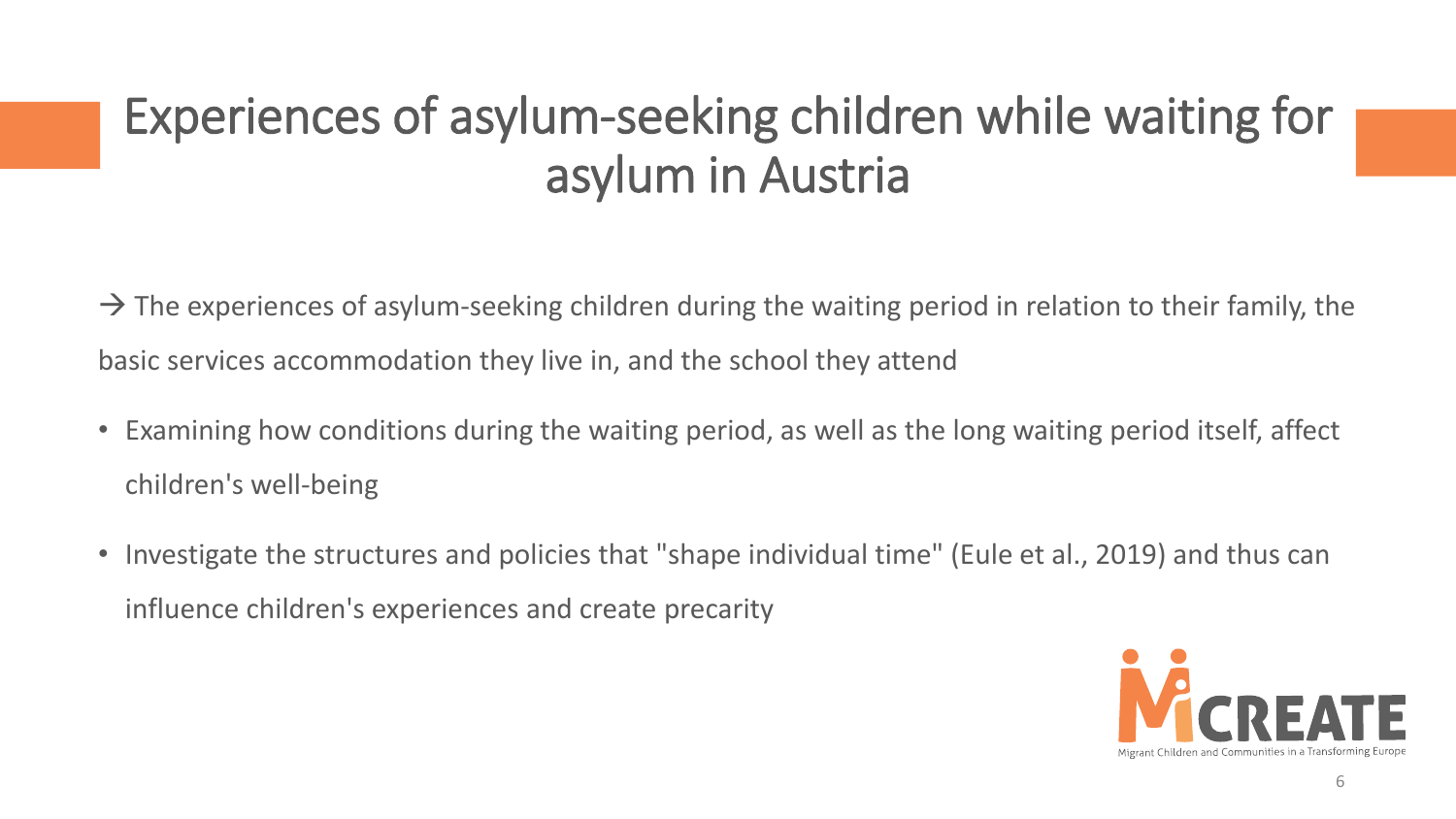### Children's experiences of liminality in the family

- A passport is important for "*going to our country and see our people and then come back*" (K3) → Asylum-seekers are not allowed to travel; they are not issued "convention passports" or "foreign passports" (Bundesminiserterium für Inneres 2021)
- Family reunification, which in itself takes a long time, is made even more difficult by the circumstance of the lack of asylum status *–>* Netzwerk Kinderrechte Österreich (2019) highlights that the family reunification process should be more benevolent, humane and expeditious in Austria (46-47)
- Integration measures, such as language courses or education and training measures, are not offered for asylum-seekers (Österreichischer Integrationsfond 2020: 51)

→ **Children suffer because they miss family members and when their parents are not well. There is a lack of psychological support!**

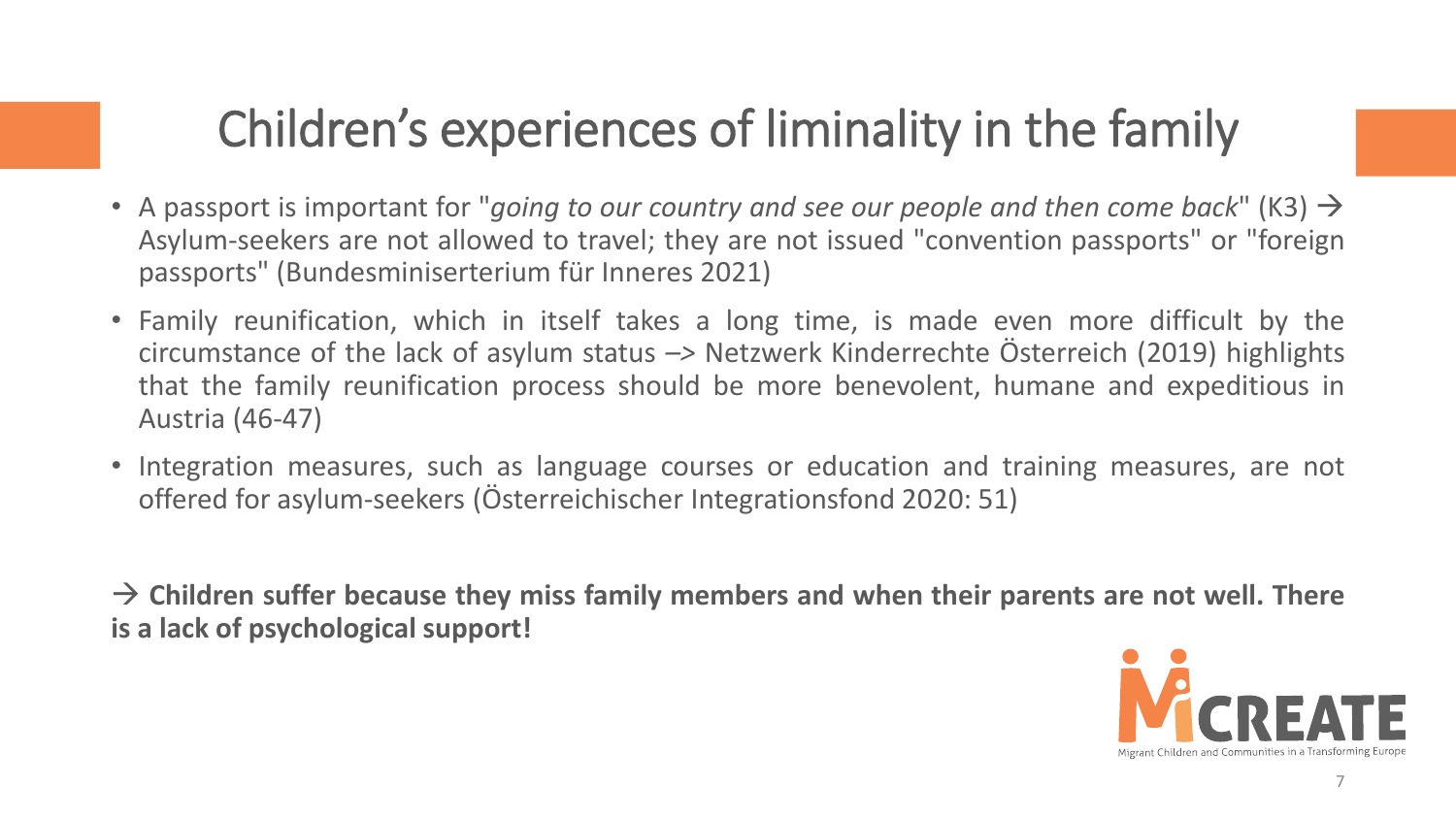### Children's experiences of liminality in the basic services accommodation

- Children referred to the small space; they wish for a house for their family: "So it has many rooms and everything so nice (..) And four rooms for sleeping, so three for my sister, my two brothers with everything"  $(K4)$   $\rightarrow$  UNHCR calls for the introduction of uniform nationwide quality standards (UNHCR 2013: 5-6)
- Marginalization/segregation of asylum-seekers  $\rightarrow$  The accommodation can be classified as a waiting zone outside society in the sense that they remain provisionally housed in marginal zones (Agier 2002: 337)
- House rules highlight the disciplinization of asylum-seekers  $\rightarrow$  contrary to their usual autonomy, they now repeatedly find themselves in situations where they have to ask for permission (Goffman 2016: 45)
- "So there are neighbors who (...) say: Shit foreigners, for example" (K6)  $\rightarrow$  immigrants labeled as 'others' (Regierungsprogramm 2017-2022); policies that protect from racism are not in place
- →**Children suffer from the conditions of stay, the absence of autonomy, possibilities to socially participate and discrimination**

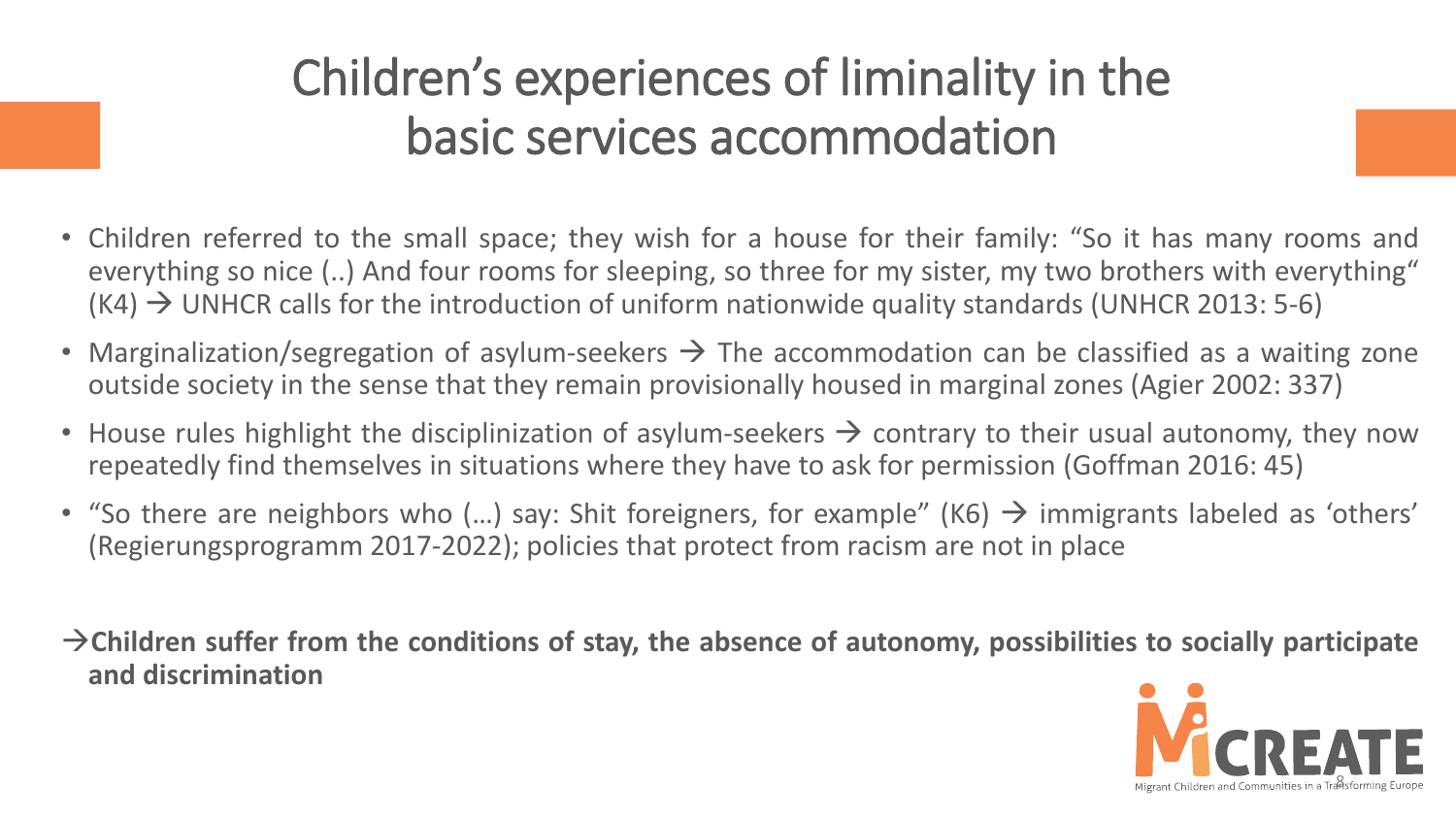#### Children's experiences of liminality at school

- Interviewees pointed out that they have problems following lessons because of their lack of German, which leads to anxiety (K2/K3)  $\rightarrow$  precarity is produced by an educational policy characterized by the introduction of disciplinary measures such as separate German language support classes
- "We just wanted to be alone. To study in peace and so" (K6)  $\rightarrow$  children lack a quiet environment to study for school
- Asylum-seekers living in a basic services accommodation receive 40€ pocket money and a maximum of 200€ per school year for school materials for school children (Grundversorgungsinfo  $2018$ )  $\rightarrow$  Tutoring, which is necessary for some children, is difficult to finance with this amount
- → **Children suffer from inadequate inclusive measures and socio-economic support**

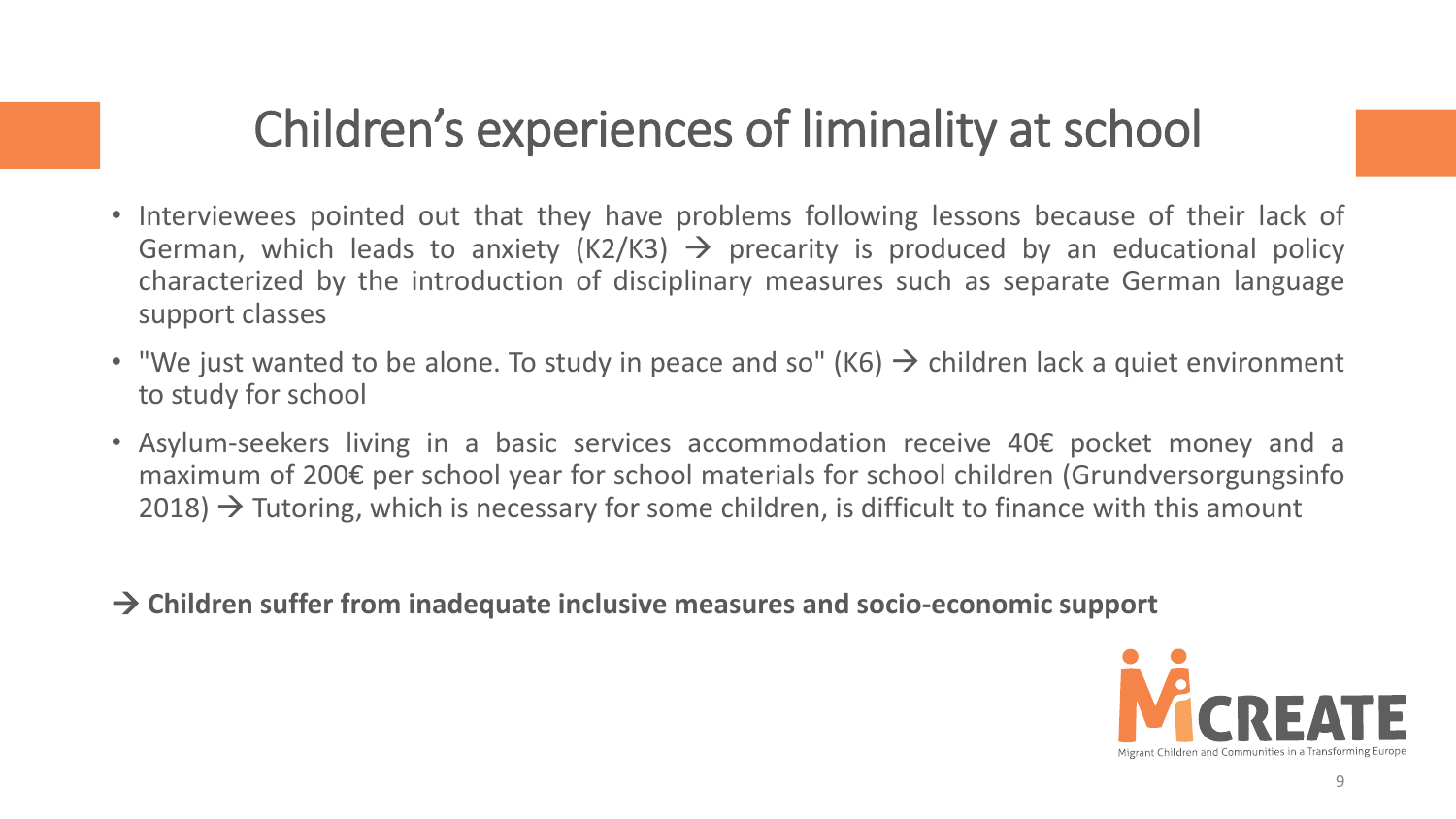#### Child-centered Policies

Children as right holders  $\rightarrow$  important to problematize migrant children's well-being and participation

Needs to be considered (Gornik 2020):

- a. Knowledge obtained in line with child-centered approach
- b. Empathizes children's current well-being
- c. Participating and involvement of children in policy development
- d. Participation of children in wider social contexts
- e. Principles of child-centered education

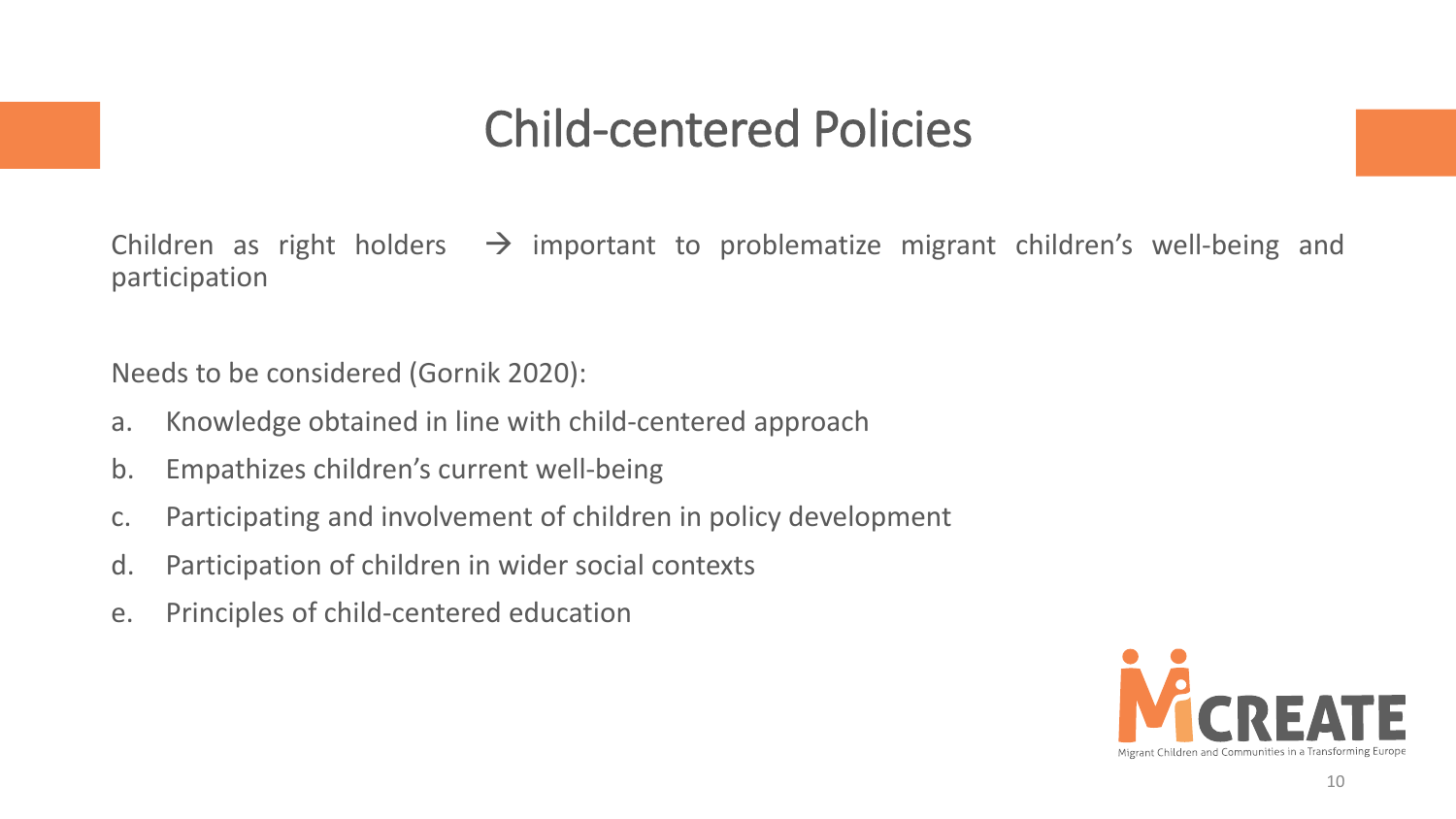#### Policy Recommendations and Conclusions

"*What is your biggest wish?" - "That we get a passport so that we can stay*" (K3)  $\rightarrow$  In general: shortening the waiting time

#### **Family**

- Strengthen possibilties to be in contact/unify with family members
- Psychological support
- Opportunities for (social) participation for adult asylum-seekers

#### **Basic services accommodation**

- More unified standards (e.g. space)
- Less disciplinary measures

#### **School**

- Integration measures that adress well-being
- More (financial) learning support
- Taking into account the precarious situation in which the children live (especially during the Corona pandemic)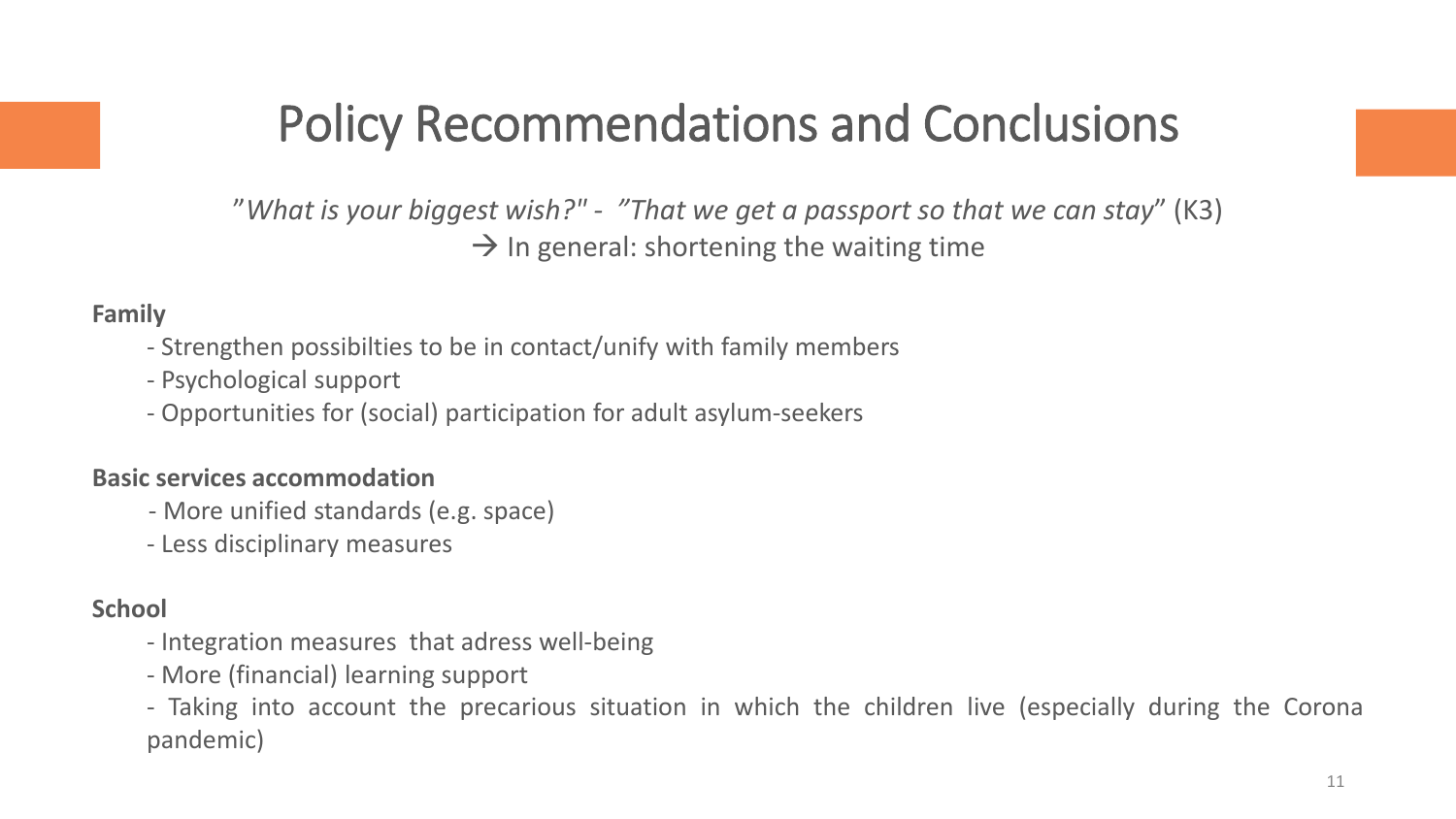### References

- Agier M (2002) Between War and City: Towards an Urban Anthropology of Refugee Camps. Ethnography 3 (3), 317-341.
- Bundesministerium für Inneres (2021) Available from: https://www.bmi.gv.at/301/Allgemeines/Begriffsbestimmungen/start.aspx.
- Eule, Tobias G, Borrelli LM, Lindberg A, Wyss A (2019) Migrants Before the Law: Contested Migration Control in Europe. 1st ed. 2019. Cham: Springer International Publishing : Imprint: Palgrave Macmillan.
- Goffman, E (2016) Stigma. Über Techniken der Bewältigung beschädigter Identität. Kriminologische Grundlagentexte, 149-167.
- Gornik, Barbara (2020) "The Principles of Child-Centred Migrant Integration Policy: Conclusions from the Literature". Annales. Series Historia et Sociologia 30 (4), 531–42.
- Grundversorgungsinfo (2018) Informationen zu Asyl, Flucht, Grundversorgung und Integration. https://grundversorgungsinfo.wordpress.com/bundeslaender/wien/.
- Network for Children's Rights (2019) What is important to us. Children's Rights in Austria from the Point of view of Children and Adolescentes'. Vienna Regierungsprogramm 2017-2022 (2017) Zusammen. Für unser Österreich. https://www.oeh.ac.at/sites/default/files/files/pages/regierungsprogramm\_2017- 2022.pdf
- Österreichischer Integrationsfond (2020) Migration und Integration 2020. ÖIF, Vienna.
- Sutton R, Vigneswaran D, Wels H (2011) Waiting in liminal space: Migrants' queuing for Home Affairs in South Africa. Journal Anthropology Southern Africa 34, 30- 37.
- Turner V (1967) The forest of symbols: Aspects of Ndembu ritual. Cornell University Press, Ithaca NY Wiener Grunderversorgungsgesetz
- UNHCR (2013) UNHCR-Vorschläge für Verbesserungen im Flüchtlingsschutz anlässlich der Bildung der Österreichischen Bundesregierung für die XXV. Regierungsperiode. UNHCR. 12